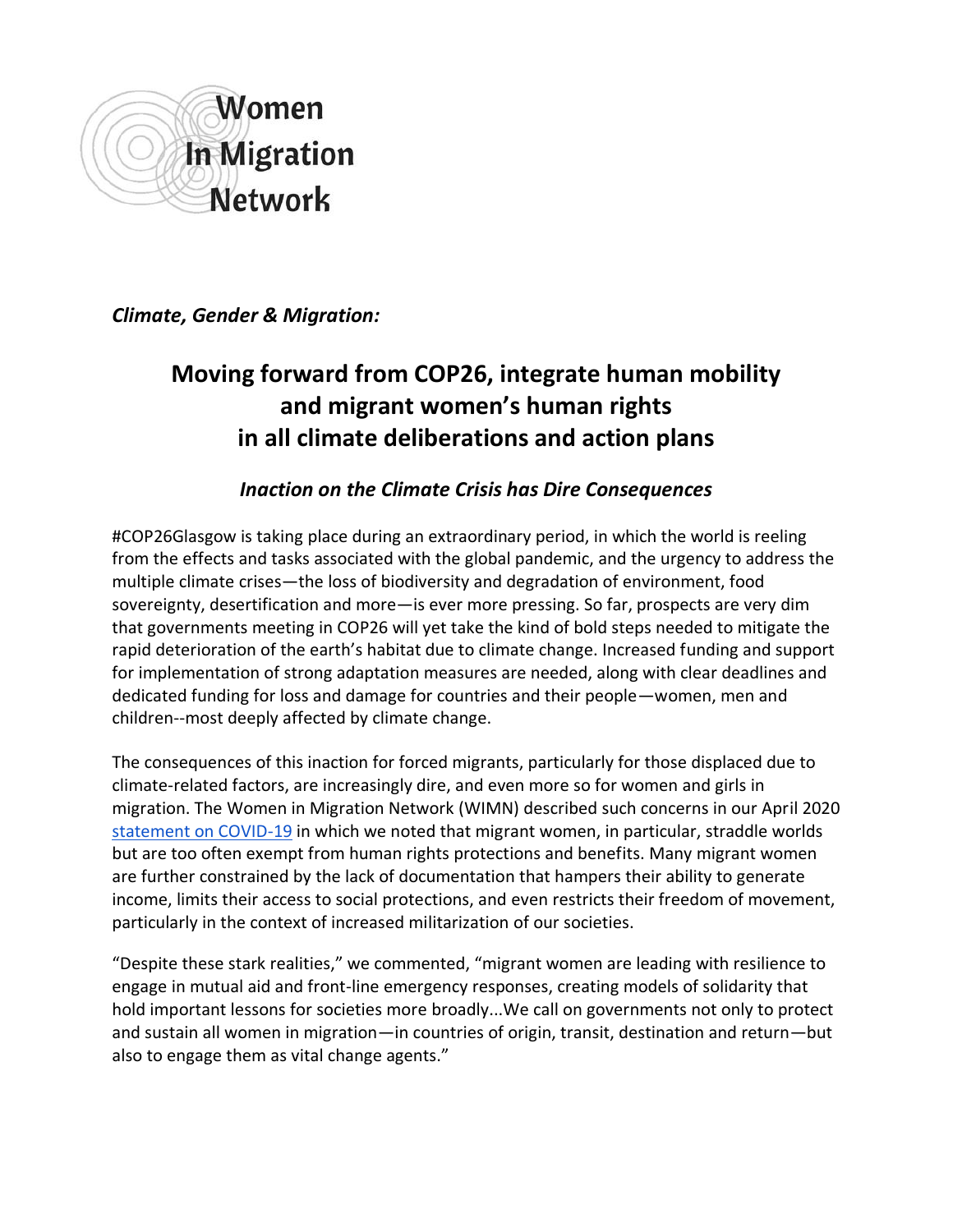#### **Migrant, women, and human rights-centered responses**

Whether in combatting the pandemic, or in addressing climate change, gender and migration must be included as essential, cross-cutting elements in strategy, policy development and action planning. WIMN joins with our partners, colleagues, and communities in urging COP26 to:

- Bring human mobility, human rights, and protections to all COP26 deliberations on mitigation, adaptation, loss and damage, and financing—urging attention to those at risk for displacement, already displaced, to be relocated, and in vulnerable situations- and with a consistent gender lens throughout.
- Be especially mindful and inclusive of those put in precarious situations due to poverty, various forms of discrimination, residence and work in areas affected by or vulnerable to climate-related factors and events—such as sudden onset disasters or slow onset changes like sea level rise—and who may be affected by migration status, including the stateless.
- Ensure that across adaptation and loss and damage measures, policies to avert, minimize and address displacement are operationalized in a way that is genderresponsive, inclusive, and contributes to building resilience among affected populations.
- Where displacement has already occurred, internally or across international borders, ensure immediate action for relief, safety, and access to services for all—include options for international protections, as well as forward-looking access to safe, orderly and regular migration; decent work; social protections; and opportunities for durable solutions, including permanent residency.

#### **Address intersecting race, gender, and climate inequities**

As with the Covid-19 pandemic, the climate crisis has further revealed and exacerbated social and related racial inequities within and among countries. Strategies to address the climate crisis must acknowledge the interconnection of gender, racial and climate injustice, and avoid further marginalising racialised communities—including migrants, disabled, Queer, indigenous, low-income, rural populations, and those who work in the informal economy and are excluded from most labour law protections. These communities are most often on the frontlines to the severe and devastating impacts of the climate crisis and yet have fewer resources, equities, and capacities to sustain themselves and their families. Loss of land, jobs, housing, access to health care, food insecurity--these are just some of the issues experienced by communities already living under unstable and dangerous conditions.

Among those crossing international borders for safety and survival, we recognize that migrating women, often responsible for the health and wellbeing of not just themselves but of their families, are placed in even more vulnerable situations—including potential for increased sexual and gender-based violence—while in transit, at borders and in countries of destination.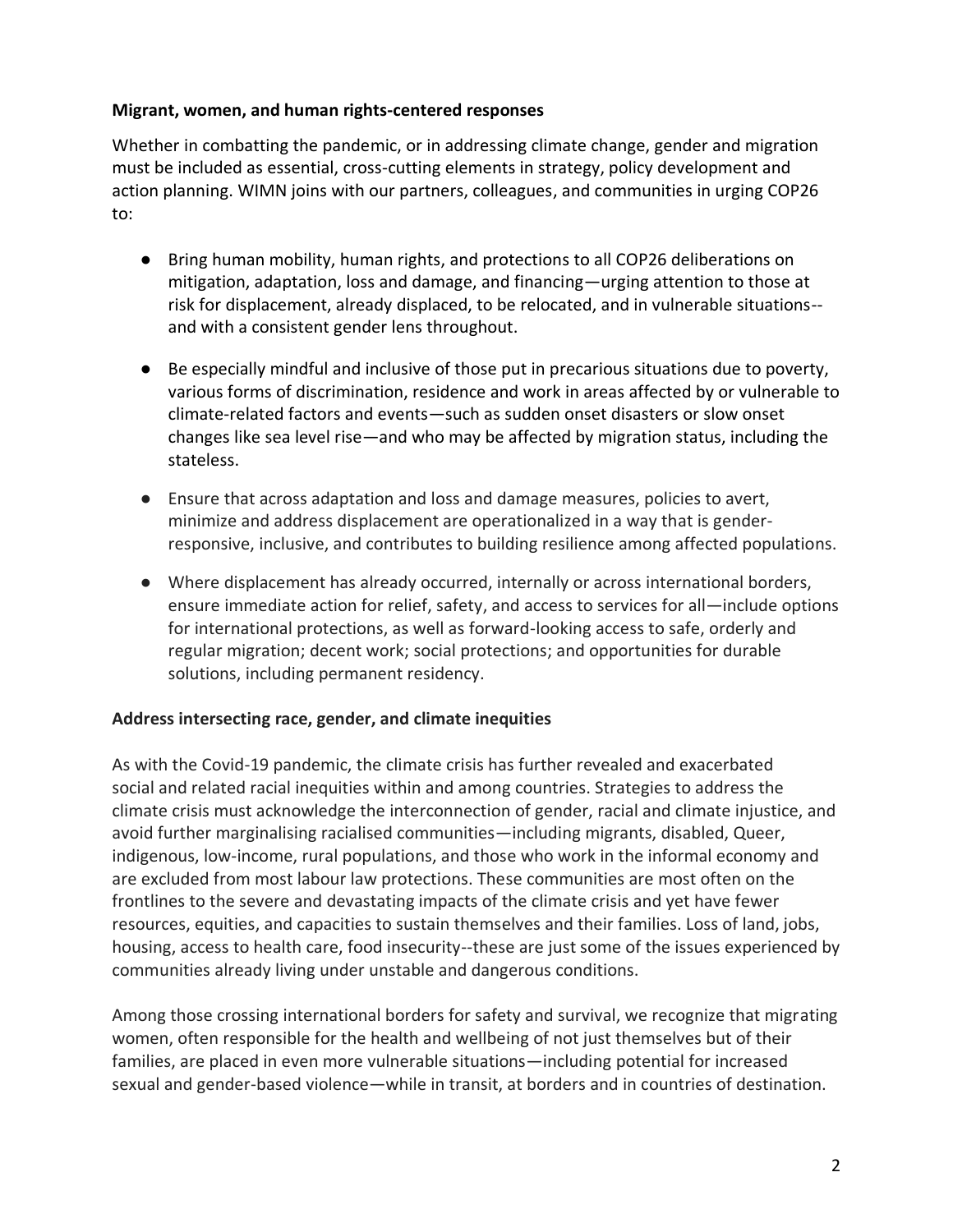A focus must be brought to the gendered impacts and consequences of climate change, including consideration in the planning and impact of mitigation, adaptation strategies and funding for loss and damage. Gender cannot simply be an add-on issue.

#### **Meaningfully engage affected groups, including women**

We need to urgently transition to just, safe, equitable, environmentally sound, zero-carbon economies that are intersectional, inclusive, allow for the full exercise of international human rights law and core labour standards, and meet the differentiated needs of diverse populations. States and COP financial mechanisms should engage affected populations in all stages of policy development and implementation; support the resilience and adaptive capacities of all women and girls; and strengthen women and girls' economic agency and access to sustainable livelihoods, along with that of racialised and other marginalised populations.

#### **Climate-related displacement**

As has been echoed throughout global migration advocacy—migration should be a choice, and not an act of desperation for survival. A strong and proactive agenda of climate justice and gender justice that addresses all aspects of climate change, interconnected with the loss of biodiversity and environmental degradation, among others, can undercut those conditions that force population displacement and distress migration. Internally displaced populations are at serious risk of being forced to move across borders in countries and regions that have already experienced devastating losses to lands and to their overall economies due to climate-related factors. For some people living in low coastal areas, relocation is already unavoidable.

Ensuring economic and social viability for climate-impacted populations will require strong commitments to finance loss and damage, and operationalization of the Santiago Network for Loss and Damage. Additionally, loss and damage must be established as a permanent, standalone agenda item in climate action deliberations. Developed countries must deliver on financing for loss and damage for developing countries that are shouldering the brunt of climate change's traumatic impact. Those countries most responsible for climate-heating emissions must increase and deliver on funds—*grants, not loans*—for those countries most impacted. This should include measures to address human mobility, provide economic and social support for displaced peoples, including migrants, and access for safe migration and stay. In situations where planned relocations are a measure of last resort, they should be voluntary and gender-responsive; grounded in human rights; and with meaningful participation of those who are in moving and receiving communities.

### **Ecological debt cancellation**

The crises of COVID and climate have increased the debt vulnerabilities of many developing countries, all the while further hindering their capacities to deal with the pandemic, carry out climate-related mitigation and adaptation measures, or compensate for loss and damages due